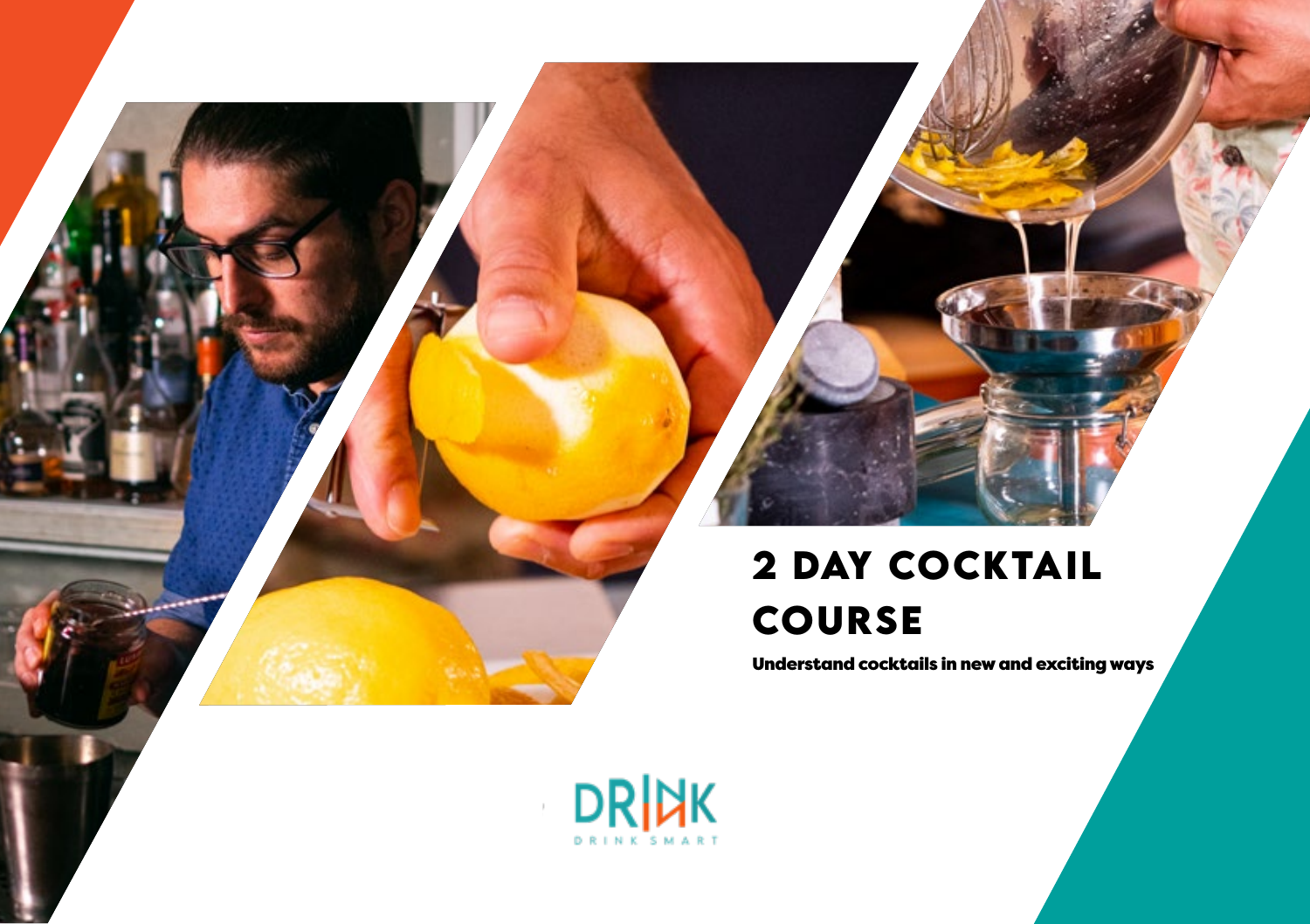With a focus on practical bartending and understanding flavour, you'll discover a whole new dimension to your favourite cocktails and spirits.

Our 2-Day Cocktail Course is run by expert instructors with decades of experience in both industry and education, ready to share their knowledge with you.

## **TOPICS**

• Intro to Equipment, Glassware &

- Garnishing
- 
- Cocktail History • Learn to make Classic Cocktails
- 
- 
- 
- 
- Flavour Pairing
- 

Drink Smart. Drink Smart, Drink Smart, Drink In, Drink Smart, Drink Smart, Drink Smart, Drink Smart, Drink Smart

- 
- 

# **WHAT WE<br>WILL COVER**

- Spirits: History, Production & Classification
- Bartending Movements & Technique
- Handling Glassware & Service
- Understanding Balance
	-
- Essential Recipes & Products
- Designing Craft Cocktails Workshop
- 20+ Classic Cocktail Tasting

## Unders tanding Cock tails